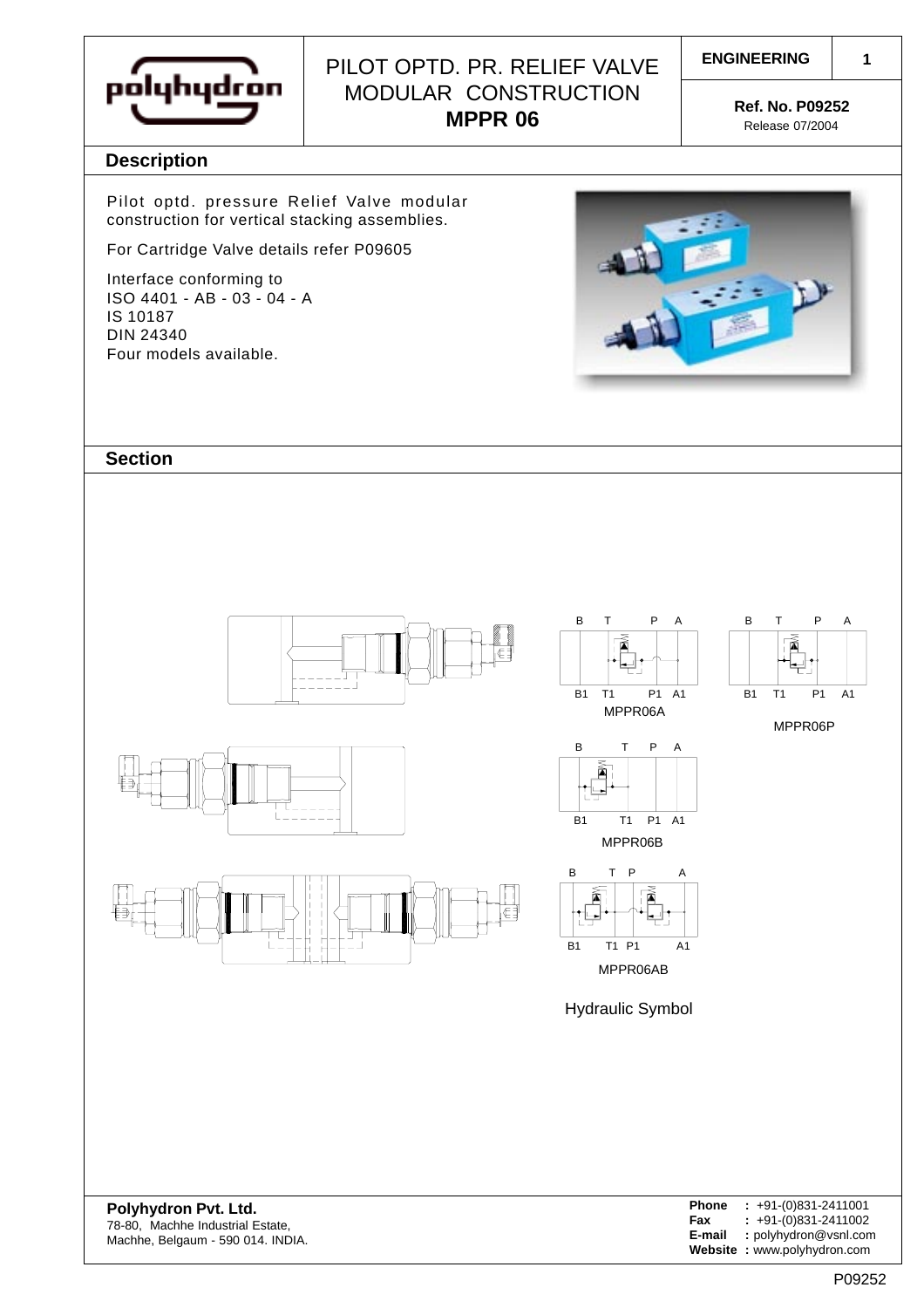

## PILOT OPTD. PR. RELIEF VALVE MODULAR CONSTRUCTION **MPPR 06**

**ENGINEERING**

**2**

**Ref. No. P09252**

**Unit dimension**